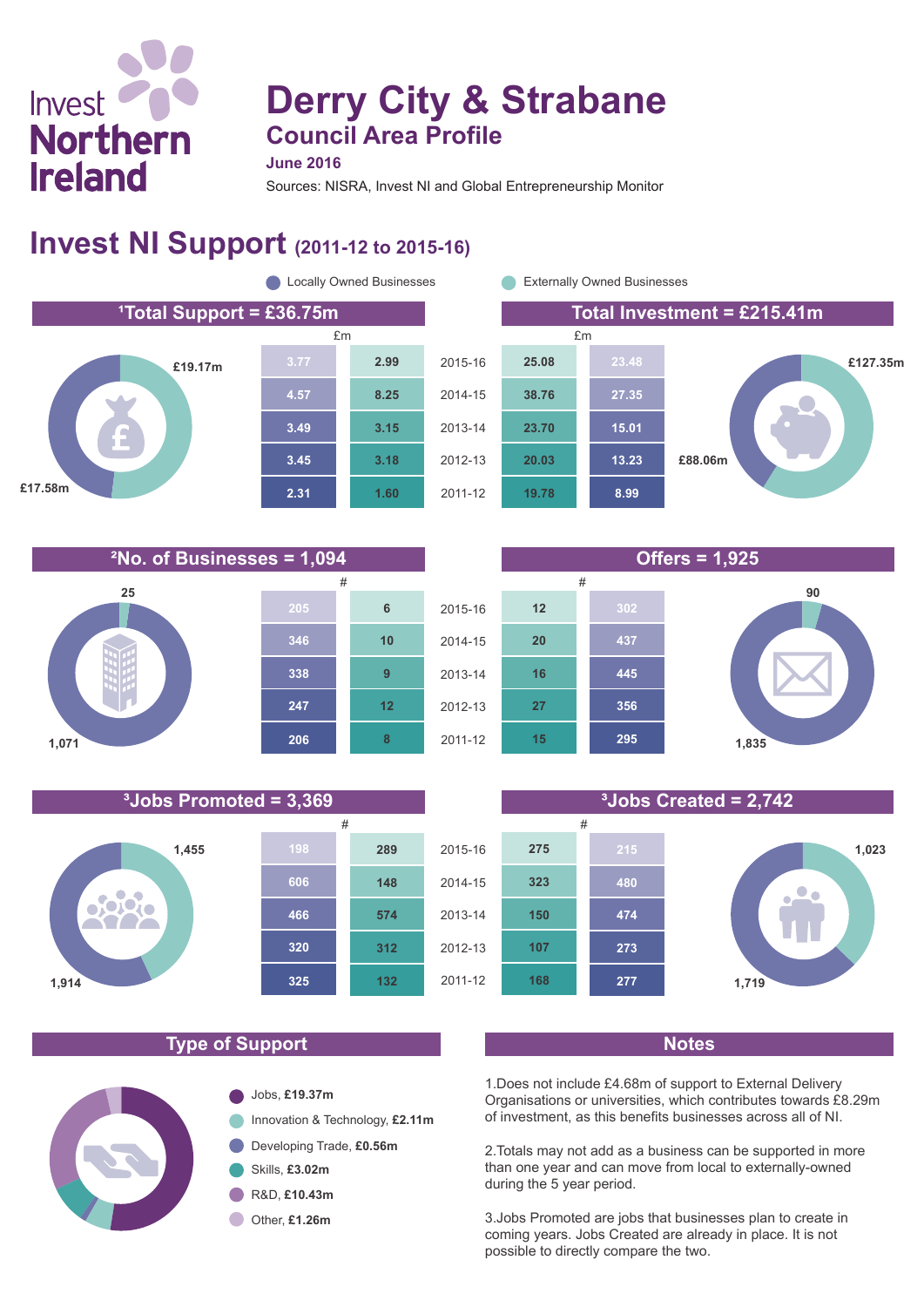## **Statistical Context**

## **Population (2014)**



#### **Labour Market (2014)**



Labour market is composed of Economically Inactive and Economically Active (latter includes those in employment AND those seeking work)



## **Jobs (2013)**



\*These figures do not include the self-employed or agricultural labour

#### **Public/Private Sector Employment**

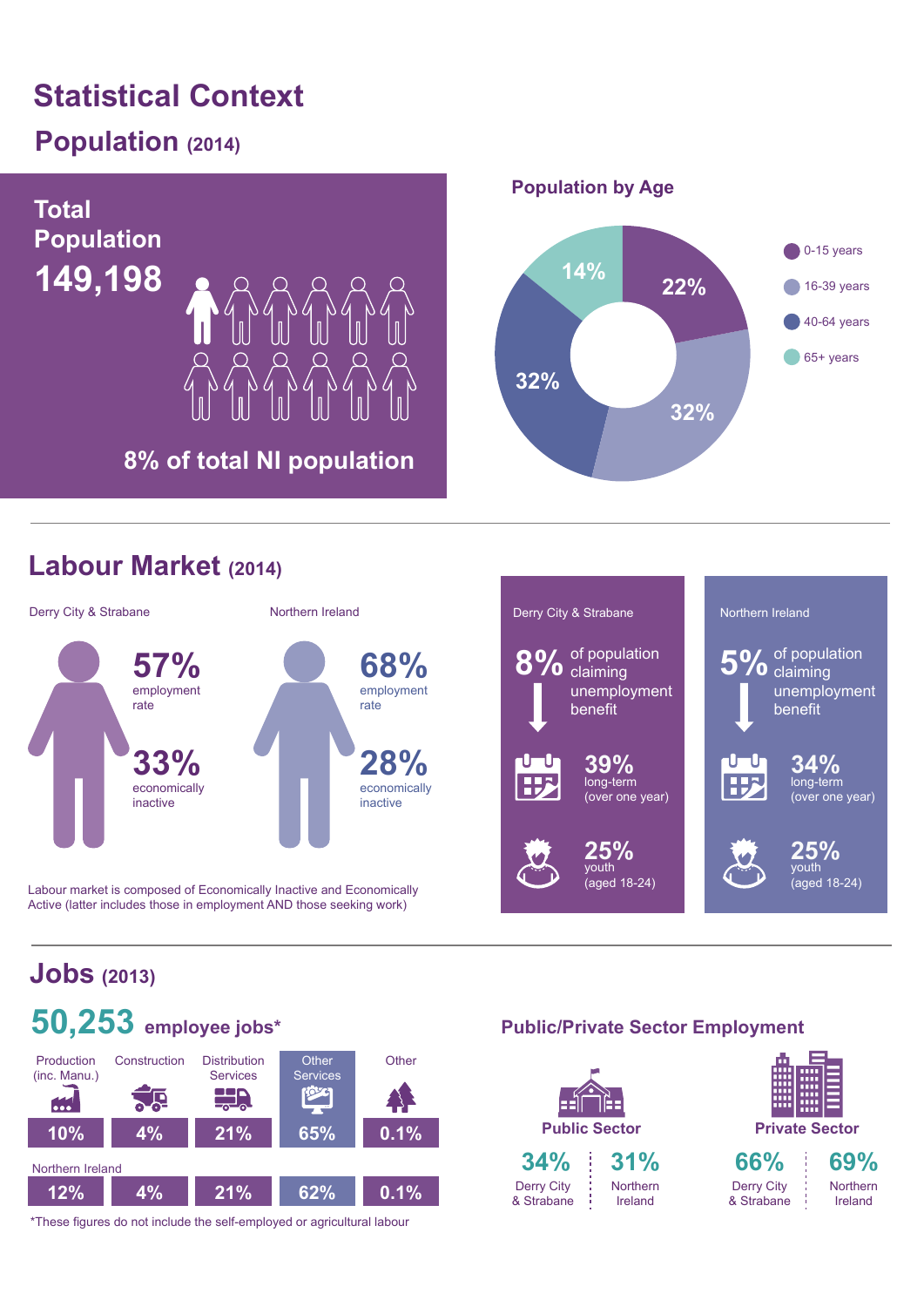

#### **Business Base (2014)**

#### **Number of Registered Businesses**



(This accounts for **7%** of all the businesses in Northern Ireland) Sub-totals based on rounded data

#### **Businesses by Size**